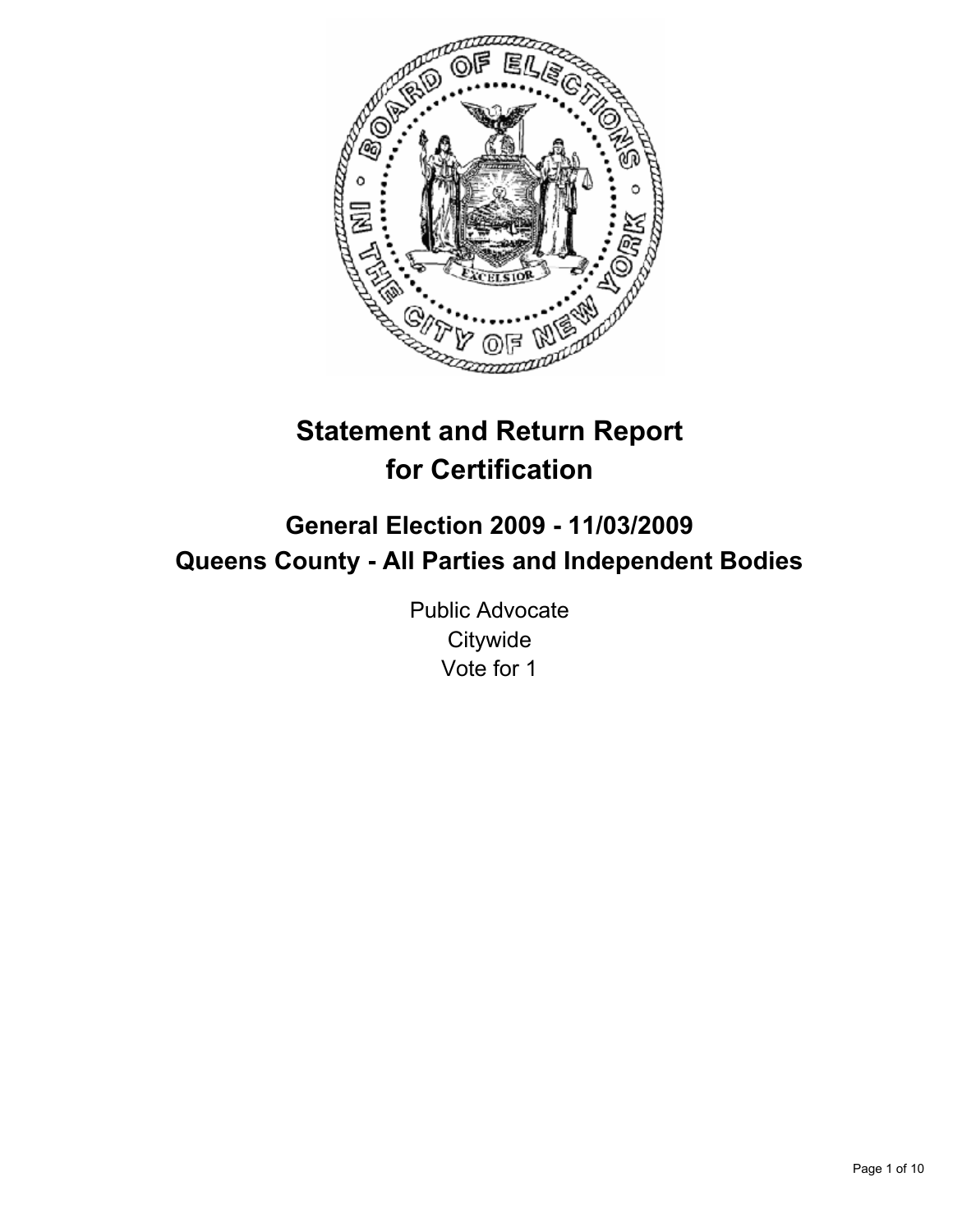

| <b>PUBLIC COUNTER</b>             | 13,933 |
|-----------------------------------|--------|
| <b>EMERGENCY</b>                  | 51     |
| ABSENTEE/MILITARY                 | 307    |
| <b>AFFIDAVIT</b>                  | 127    |
| <b>Total Ballots</b>              | 14,418 |
| BILL DE BLASIO (DEMOCRATIC)       | 6,508  |
| ALEX T ZABLOCKI (REPUBLICAN)      | 1,914  |
| WILLIAM J LEE (CONSERVATIVE)      | 519    |
| BILL DE BLASIO (WORKING FAMILIES) | 260    |
| MAURA DELUCA (SOCIALIST WORKER)   | 87     |
| JIM LESCZYNSKI (LIBERTARIAN)      | 52     |
| MARK GREEN (WRITE-IN)             | 1      |
| <b>Total Votes</b>                | 9,341  |
| Unrecorded                        | 5,077  |

**Assembly District 23**

| <b>PUBLIC COUNTER</b>             | 21,214 |
|-----------------------------------|--------|
| <b>EMERGENCY</b>                  | 44     |
| ABSENTEE/MILITARY                 | 600    |
| <b>AFFIDAVIT</b>                  | 135    |
| <b>Total Ballots</b>              | 21,993 |
| BILL DE BLASIO (DEMOCRATIC)       | 9,323  |
| ALEX T ZABLOCKI (REPUBLICAN)      | 5,674  |
| WILLIAM J LEE (CONSERVATIVE)      | 1,190  |
| BILL DE BLASIO (WORKING FAMILIES) | 492    |
| MAURA DELUCA (SOCIALIST WORKER)   | 113    |
| JIM LESCZYNSKI (LIBERTARIAN)      | 60     |
| <b>Total Votes</b>                | 16,852 |
| Unrecorded                        | 5,141  |

| <b>PUBLIC COUNTER</b>             | 24,059 |
|-----------------------------------|--------|
| <b>EMERGENCY</b>                  | 4      |
| ABSENTEE/MILITARY                 | 485    |
| <b>AFFIDAVIT</b>                  | 145    |
| <b>Total Ballots</b>              | 24,693 |
| BILL DE BLASIO (DEMOCRATIC)       | 12,830 |
| ALEX T ZABLOCKI (REPUBLICAN)      | 5,036  |
| WILLIAM J LEE (CONSERVATIVE)      | 1,187  |
| BILL DE BLASIO (WORKING FAMILIES) | 510    |
| MAURA DELUCA (SOCIALIST WORKER)   | 128    |
| JIM LESCZYNSKI (LIBERTARIAN)      | 82     |
| DAVID DUHAN (WRITE-IN)            | 1      |
| MARK GREEN (WRITE-IN)             | 1      |
| NORMAN SIEGAL (WRITE-IN)          | 1      |
| <b>Total Votes</b>                | 19,776 |
| Unrecorded                        | 4.917  |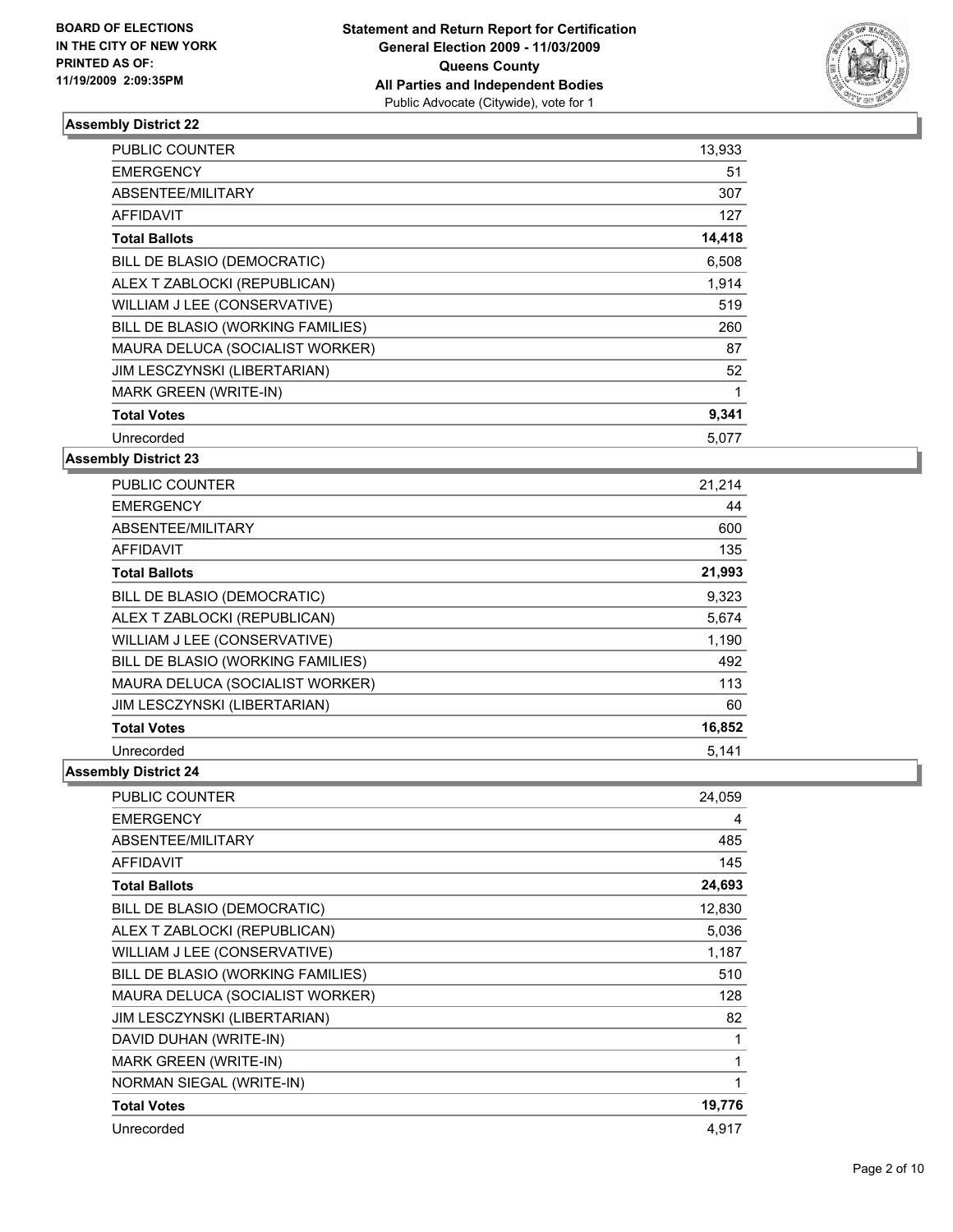

| <b>PUBLIC COUNTER</b>             | 15,270 |
|-----------------------------------|--------|
| <b>EMERGENCY</b>                  | 36     |
| ABSENTEE/MILITARY                 | 286    |
| AFFIDAVIT                         | 155    |
| <b>Total Ballots</b>              | 15,747 |
| BILL DE BLASIO (DEMOCRATIC)       | 7,736  |
| ALEX T ZABLOCKI (REPUBLICAN)      | 3,225  |
| WILLIAM J LEE (CONSERVATIVE)      | 678    |
| BILL DE BLASIO (WORKING FAMILIES) | 350    |
| MAURA DELUCA (SOCIALIST WORKER)   | 86     |
| JIM LESCZYNSKI (LIBERTARIAN)      | 60     |
| MARC GREEN (WRITE-IN)             | 1      |
| ROCHELLE KATZ (WRITE-IN)          | 1      |
| <b>Total Votes</b>                | 12,137 |
| Unrecorded                        | 3,610  |

#### **Assembly District 26**

| <b>PUBLIC COUNTER</b>             | 26,216 |
|-----------------------------------|--------|
| <b>EMERGENCY</b>                  | 0      |
| ABSENTEE/MILITARY                 | 711    |
| <b>AFFIDAVIT</b>                  | 168    |
| <b>Total Ballots</b>              | 27,095 |
| BILL DE BLASIO (DEMOCRATIC)       | 12,566 |
| ALEX T ZABLOCKI (REPUBLICAN)      | 6,783  |
| WILLIAM J LEE (CONSERVATIVE)      | 1,224  |
| BILL DE BLASIO (WORKING FAMILIES) | 564    |
| MAURA DELUCA (SOCIALIST WORKER)   | 150    |
| JIM LESCZYNSKI (LIBERTARIAN)      | 92     |
| <b>MARK GREEN (WRITE-IN)</b>      | 1      |
| <b>Total Votes</b>                | 21,380 |
| Unrecorded                        | 5.715  |

| <b>PUBLIC COUNTER</b>               | 17,529 |
|-------------------------------------|--------|
| <b>EMERGENCY</b>                    | 108    |
| ABSENTEE/MILITARY                   | 442    |
| <b>AFFIDAVIT</b>                    | 174    |
| <b>Total Ballots</b>                | 18,253 |
| BILL DE BLASIO (DEMOCRATIC)         | 9,137  |
| ALEX T ZABLOCKI (REPUBLICAN)        | 3,575  |
| WILLIAM J LEE (CONSERVATIVE)        | 677    |
| BILL DE BLASIO (WORKING FAMILIES)   | 490    |
| MAURA DELUCA (SOCIALIST WORKER)     | 120    |
| <b>JIM LESCZYNSKI (LIBERTARIAN)</b> | 75     |
| EVA NATHANSON (WRITE-IN)            | 1      |
| <b>ROBERT BURCK (WRITE-IN)</b>      | 1      |
| <b>Total Votes</b>                  | 14,076 |
| Unrecorded                          | 4,177  |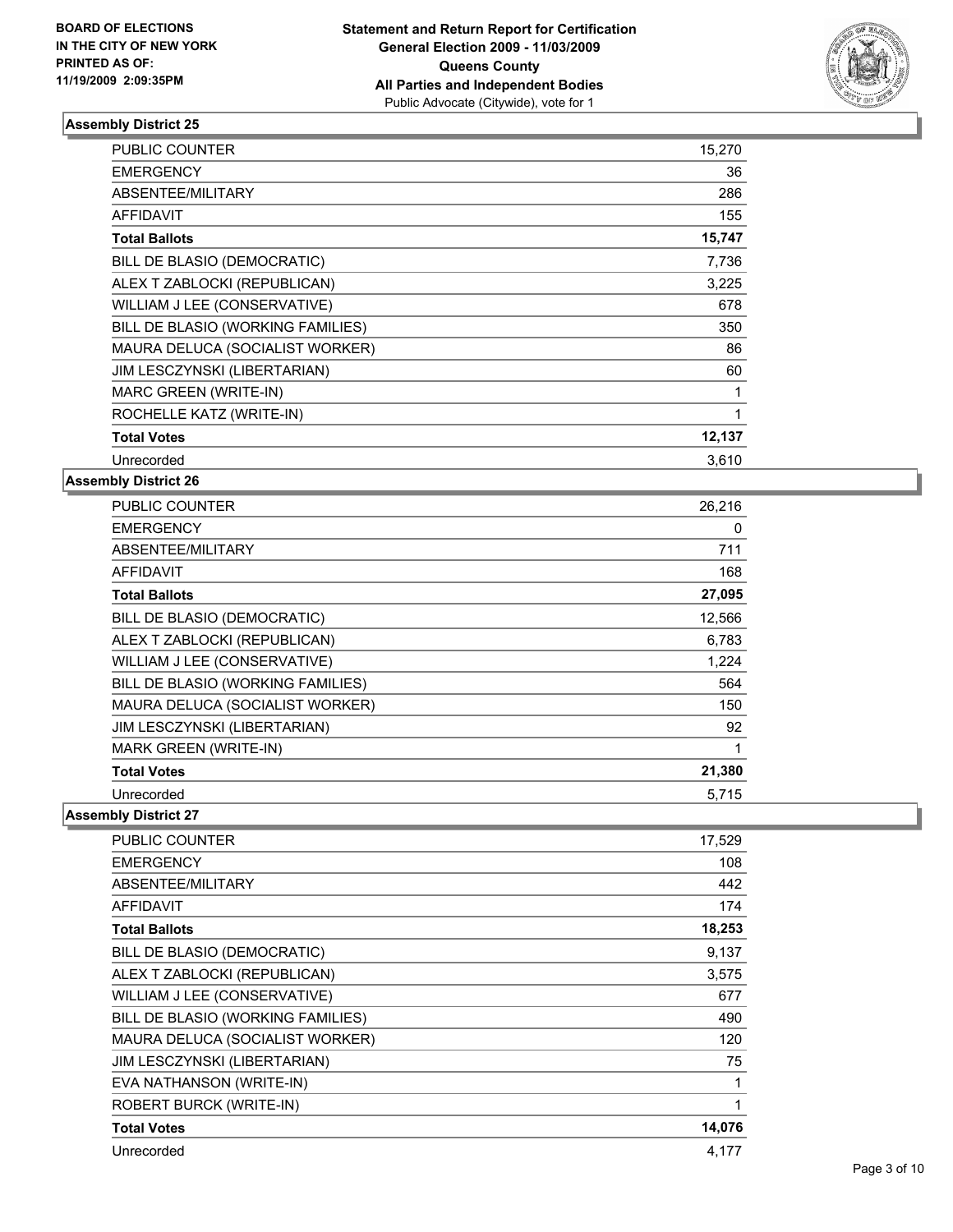

| <b>PUBLIC COUNTER</b>             | 21,979 |
|-----------------------------------|--------|
| <b>EMERGENCY</b>                  | 58     |
| <b>ABSENTEE/MILITARY</b>          | 649    |
| <b>AFFIDAVIT</b>                  | 151    |
| <b>Total Ballots</b>              | 22,837 |
| BILL DE BLASIO (DEMOCRATIC)       | 10,785 |
| ALEX T ZABLOCKI (REPUBLICAN)      | 5,229  |
| WILLIAM J LEE (CONSERVATIVE)      | 992    |
| BILL DE BLASIO (WORKING FAMILIES) | 796    |
| MAURA DELUCA (SOCIALIST WORKER)   | 167    |
| JIM LESCZYNSKI (LIBERTARIAN)      | 140    |
| HAROLD SHULTZ (WRITE-IN)          | 1      |
| MELISSA A RUFO (WRITE-IN)         | 1      |
| WILLIAM LEE (WRITE-IN)            | 1      |
| <b>Total Votes</b>                | 18,112 |
| Unrecorded                        | 4,725  |

| <b>PUBLIC COUNTER</b>             | 17,221 |
|-----------------------------------|--------|
| <b>EMERGENCY</b>                  | 24     |
| ABSENTEE/MILITARY                 | 311    |
| <b>AFFIDAVIT</b>                  | 133    |
| <b>Total Ballots</b>              | 17,689 |
| BILL DE BLASIO (DEMOCRATIC)       | 13,142 |
| ALEX T ZABLOCKI (REPUBLICAN)      | 870    |
| WILLIAM J LEE (CONSERVATIVE)      | 189    |
| BILL DE BLASIO (WORKING FAMILIES) | 324    |
| MAURA DELUCA (SOCIALIST WORKER)   | 51     |
| JIM LESCZYNSKI (LIBERTARIAN)      | 17     |
| MARK GREEN (WRITE-IN)             | 1      |
| <b>Total Votes</b>                | 14,594 |
| Unrecorded                        | 3.095  |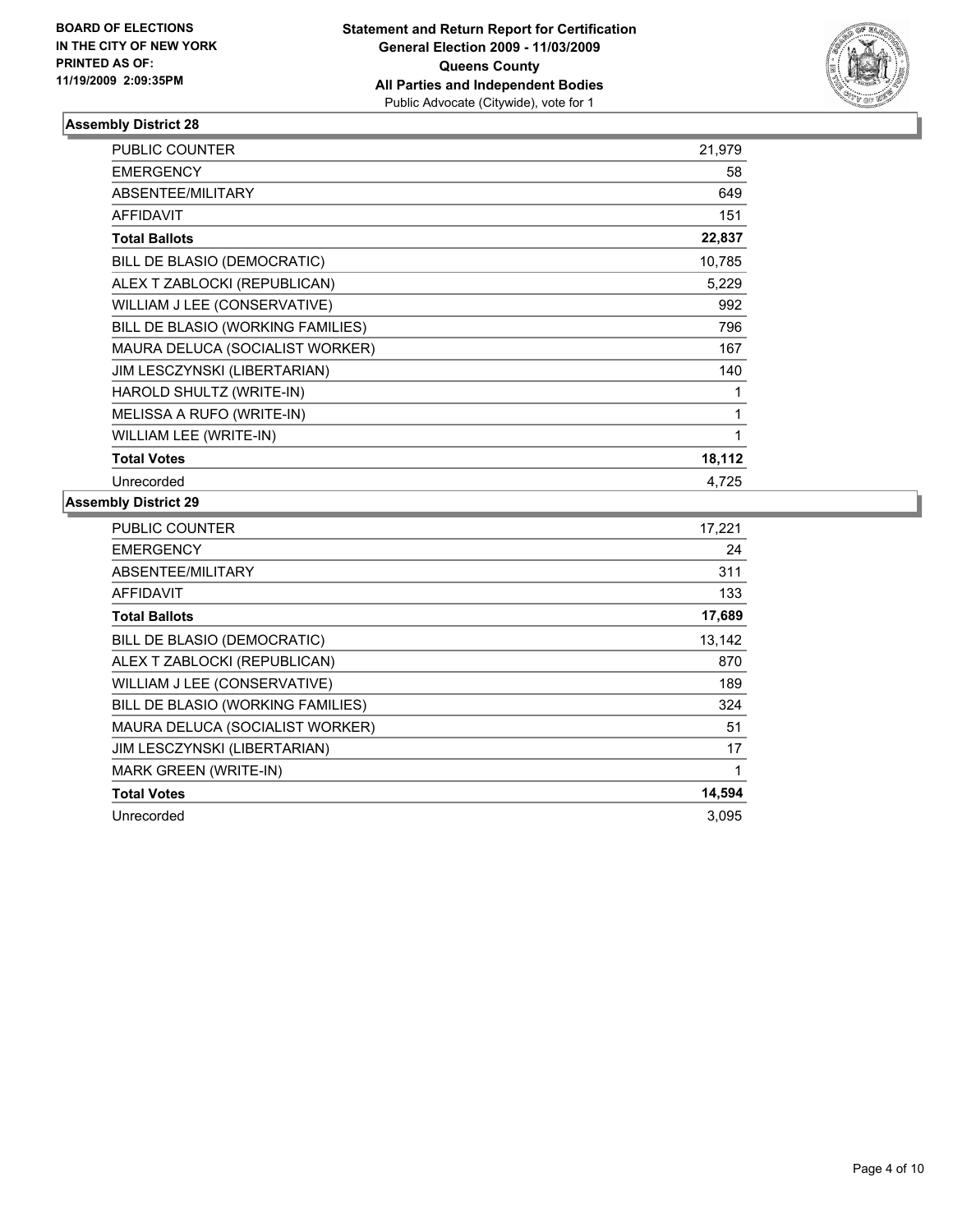

| <b>PUBLIC COUNTER</b>             | 15,859 |
|-----------------------------------|--------|
| <b>EMERGENCY</b>                  | 15     |
| ABSENTEE/MILITARY                 | 252    |
| <b>AFFIDAVIT</b>                  | 136    |
| <b>Total Ballots</b>              | 16,262 |
| BILL DE BLASIO (DEMOCRATIC)       | 7,874  |
| ALEX T ZABLOCKI (REPUBLICAN)      | 3,474  |
| WILLIAM J LEE (CONSERVATIVE)      | 728    |
| BILL DE BLASIO (WORKING FAMILIES) | 547    |
| MAURA DELUCA (SOCIALIST WORKER)   | 145    |
| JIM LESCZYNSKI (LIBERTARIAN)      | 112    |
| DENA TOBIN (WRITE-IN)             | 1      |
| JOSEPH MENDOLA (WRITE-IN)         | 2      |
| <b>Total Votes</b>                | 12,883 |
| Unrecorded                        | 3.379  |

#### **Assembly District 31**

| <b>PUBLIC COUNTER</b>             | 13,329 |
|-----------------------------------|--------|
| <b>EMERGENCY</b>                  | 15     |
| ABSENTEE/MILITARY                 | 394    |
| <b>AFFIDAVIT</b>                  | 159    |
| <b>Total Ballots</b>              | 13,897 |
| BILL DE BLASIO (DEMOCRATIC)       | 9,563  |
| ALEX T ZABLOCKI (REPUBLICAN)      | 920    |
| WILLIAM J LEE (CONSERVATIVE)      | 215    |
| BILL DE BLASIO (WORKING FAMILIES) | 284    |
| MAURA DELUCA (SOCIALIST WORKER)   | 65     |
| JIM LESCZYNSKI (LIBERTARIAN)      | 25     |
| <b>Total Votes</b>                | 11,072 |
| Unrecorded                        | 2,825  |

| <b>PUBLIC COUNTER</b>             | 15,819 |
|-----------------------------------|--------|
| <b>EMERGENCY</b>                  | 27     |
| ABSENTEE/MILITARY                 | 222    |
| <b>AFFIDAVIT</b>                  | 162    |
| <b>Total Ballots</b>              | 16,230 |
| BILL DE BLASIO (DEMOCRATIC)       | 11,881 |
| ALEX T ZABLOCKI (REPUBLICAN)      | 537    |
| WILLIAM J LEE (CONSERVATIVE)      | 177    |
| BILL DE BLASIO (WORKING FAMILIES) | 334    |
| MAURA DELUCA (SOCIALIST WORKER)   | 66     |
| JIM LESCZYNSKI (LIBERTARIAN)      | 13     |
| <b>Total Votes</b>                | 13,008 |
| Unrecorded                        | 3.222  |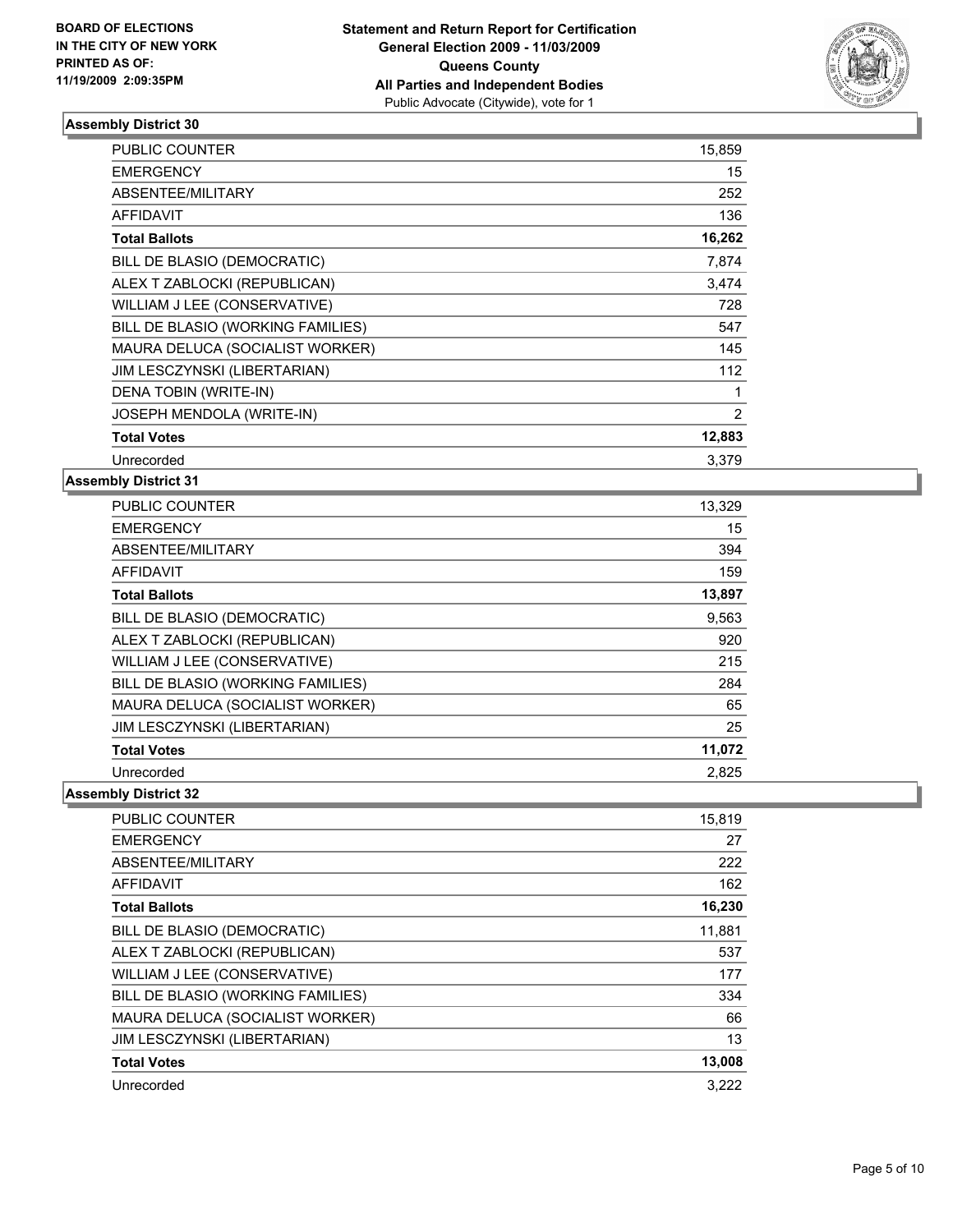

| <b>PUBLIC COUNTER</b>             | 18,658 |
|-----------------------------------|--------|
| <b>EMERGENCY</b>                  | 4      |
| ABSENTEE/MILITARY                 | 243    |
| AFFIDAVIT                         | 139    |
| <b>Total Ballots</b>              | 19,044 |
| BILL DE BLASIO (DEMOCRATIC)       | 13,237 |
| ALEX T ZABLOCKI (REPUBLICAN)      | 1,551  |
| WILLIAM J LEE (CONSERVATIVE)      | 375    |
| BILL DE BLASIO (WORKING FAMILIES) | 405    |
| MAURA DELUCA (SOCIALIST WORKER)   | 63     |
| JIM LESCZYNSKI (LIBERTARIAN)      | 23     |
| <b>Total Votes</b>                | 15,654 |
| Unrecorded                        | 3,390  |

## **Assembly District 34**

| <b>PUBLIC COUNTER</b>             | 12,854 |
|-----------------------------------|--------|
| <b>EMERGENCY</b>                  | 39     |
| ABSENTEE/MILITARY                 | 181    |
| <b>AFFIDAVIT</b>                  | 112    |
| <b>Total Ballots</b>              | 13,186 |
| BILL DE BLASIO (DEMOCRATIC)       | 7,038  |
| ALEX T ZABLOCKI (REPUBLICAN)      | 2,032  |
| WILLIAM J LEE (CONSERVATIVE)      | 405    |
| BILL DE BLASIO (WORKING FAMILIES) | 491    |
| MAURA DELUCA (SOCIALIST WORKER)   | 140    |
| JIM LESCZYNSKI (LIBERTARIAN)      | 54     |
| EDWARD KIERNAN (WRITE-IN)         | 1      |
| KATHLEEN CARDERO (WRITE-IN)       | 1      |
| <b>MARK GREEN (WRITE-IN)</b>      | 1      |
| <b>Total Votes</b>                | 10,163 |
| Unrecorded                        | 3,023  |

| <b>PUBLIC COUNTER</b>             | 12,153 |
|-----------------------------------|--------|
| <b>EMERGENCY</b>                  | 21     |
| ABSENTEE/MILITARY                 | 237    |
| <b>AFFIDAVIT</b>                  | 102    |
| <b>Total Ballots</b>              | 12,513 |
| BILL DE BLASIO (DEMOCRATIC)       | 7,132  |
| ALEX T ZABLOCKI (REPUBLICAN)      | 1,439  |
| WILLIAM J LEE (CONSERVATIVE)      | 346    |
| BILL DE BLASIO (WORKING FAMILIES) | 276    |
| MAURA DELUCA (SOCIALIST WORKER)   | 72     |
| JIM LESCZYNSKI (LIBERTARIAN)      | 32     |
| DAVID YASSKY (WRITE-IN)           | 1      |
| <b>Total Votes</b>                | 9,298  |
| Unrecorded                        | 3,215  |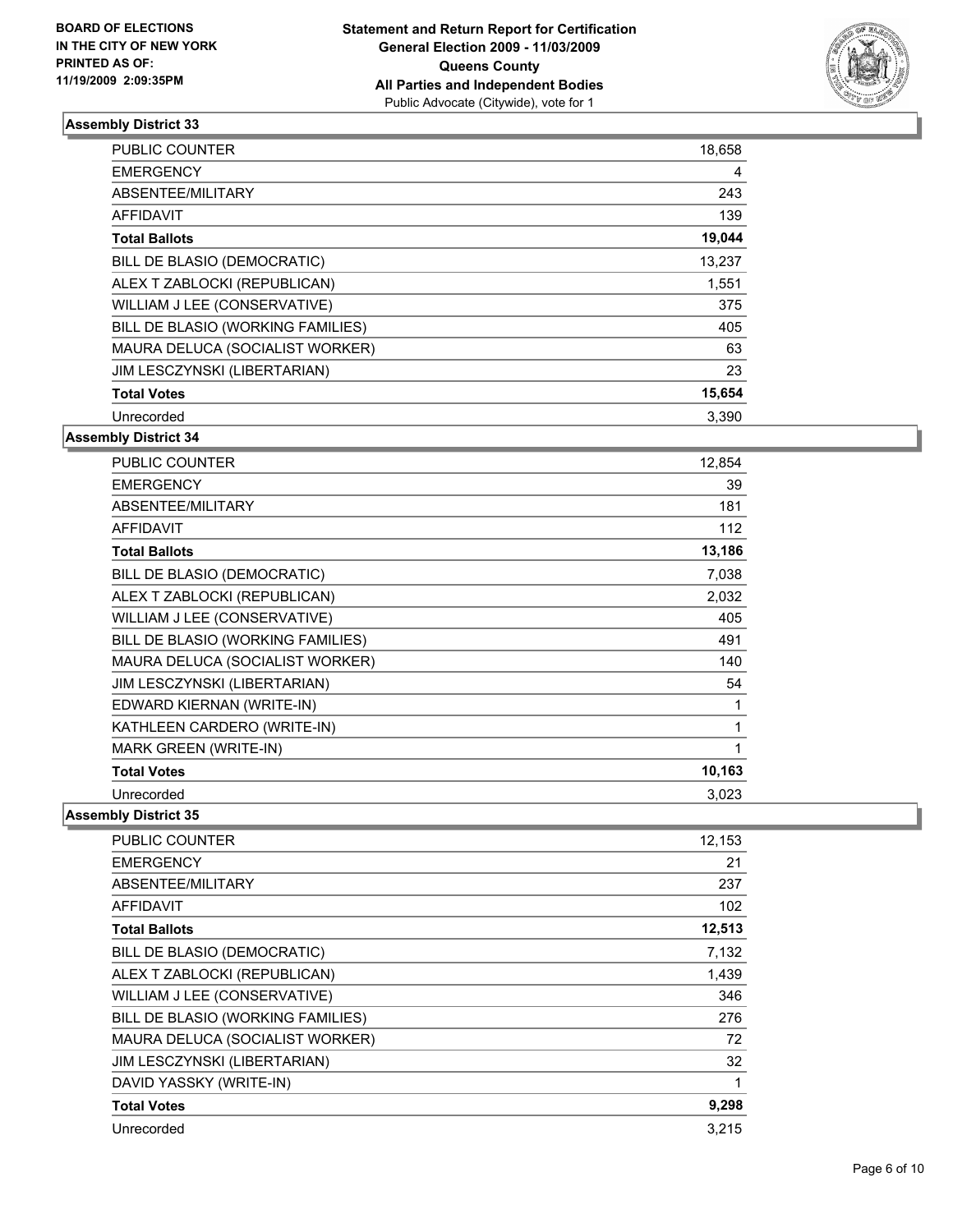

| <b>PUBLIC COUNTER</b>             | 14,288 |
|-----------------------------------|--------|
| <b>EMERGENCY</b>                  | 1      |
| ABSENTEE/MILITARY                 | 192    |
| <b>AFFIDAVIT</b>                  | 192    |
| <b>Total Ballots</b>              | 14,673 |
| BILL DE BLASIO (DEMOCRATIC)       | 7,951  |
| ALEX T ZABLOCKI (REPUBLICAN)      | 2,104  |
| WILLIAM J LEE (CONSERVATIVE)      | 476    |
| BILL DE BLASIO (WORKING FAMILIES) | 713    |
| MAURA DELUCA (SOCIALIST WORKER)   | 228    |
| JIM LESCZYNSKI (LIBERTARIAN)      | 145    |
| <b>GEORGE BUSH (WRITE-IN)</b>     | 1      |
| JEAN LUE PICORD (WRITE-IN)        | 1      |
| JOHN ROSENTHAL (WRITE-IN)         | 1      |
| <b>Total Votes</b>                | 11,620 |
| Unrecorded                        | 3,053  |

| <b>PUBLIC COUNTER</b>             | 13,708 |
|-----------------------------------|--------|
| <b>EMERGENCY</b>                  | 12     |
| ABSENTEE/MILITARY                 | 159    |
| <b>AFFIDAVIT</b>                  | 174    |
| <b>Total Ballots</b>              | 14,053 |
| BILL DE BLASIO (DEMOCRATIC)       | 8,172  |
| ALEX T ZABLOCKI (REPUBLICAN)      | 1,732  |
| WILLIAM J LEE (CONSERVATIVE)      | 354    |
| BILL DE BLASIO (WORKING FAMILIES) | 623    |
| MAURA DELUCA (SOCIALIST WORKER)   | 175    |
| JIM LESCZYNSKI (LIBERTARIAN)      | 78     |
| NORMAN SIEGEL (WRITE-IN)          | 1      |
| <b>Total Votes</b>                | 11,135 |
| Unrecorded                        | 2.918  |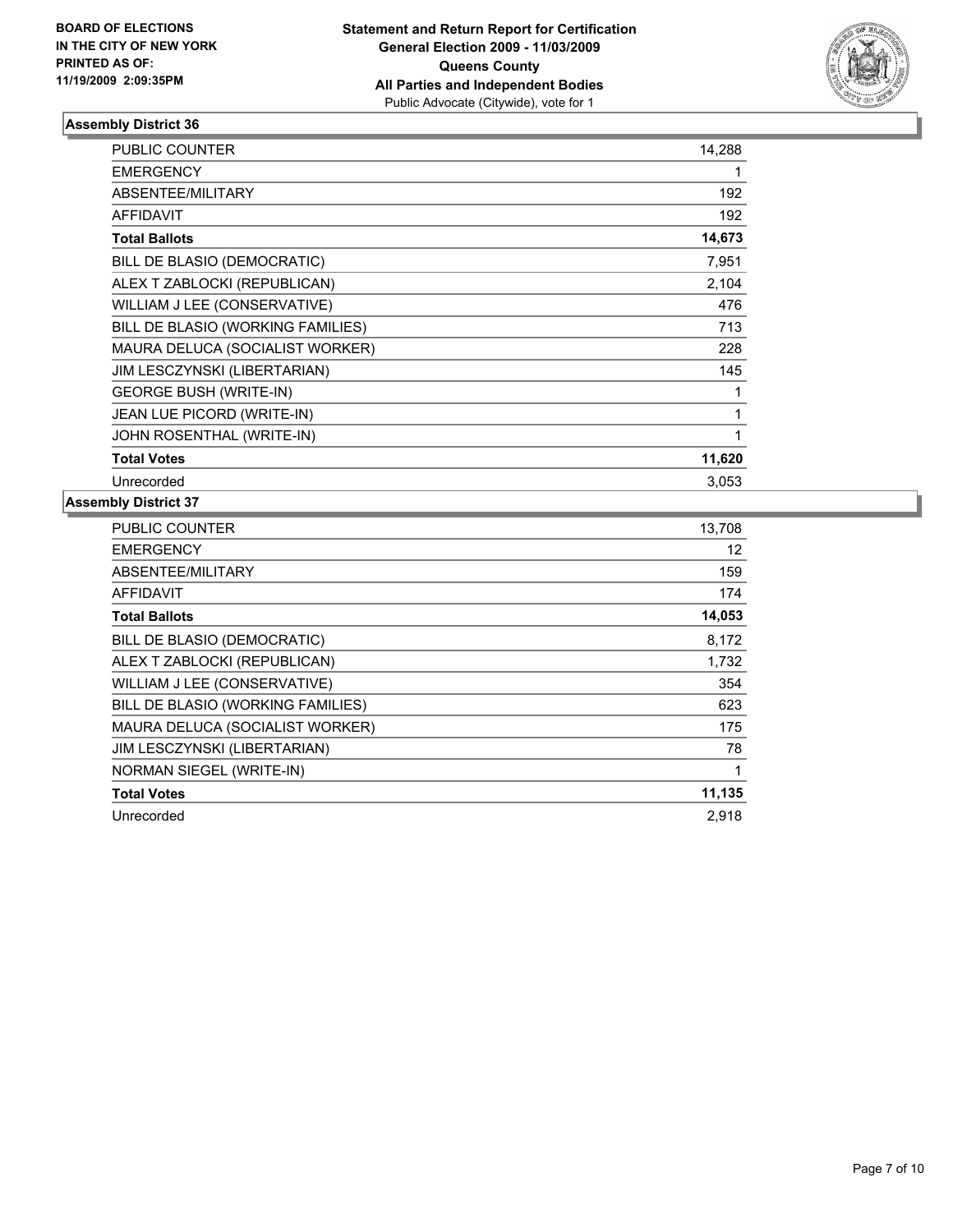

| <b>PUBLIC COUNTER</b>             | 12,979 |
|-----------------------------------|--------|
| <b>EMERGENCY</b>                  | 10     |
| <b>ABSENTEE/MILITARY</b>          | 176    |
| <b>AFFIDAVIT</b>                  | 118    |
| <b>Total Ballots</b>              | 13,283 |
| BILL DE BLASIO (DEMOCRATIC)       | 6,340  |
| ALEX T ZABLOCKI (REPUBLICAN)      | 2,706  |
| WILLIAM J LEE (CONSERVATIVE)      | 579    |
| BILL DE BLASIO (WORKING FAMILIES) | 418    |
| MAURA DELUCA (SOCIALIST WORKER)   | 93     |
| JIM LESCZYNSKI (LIBERTARIAN)      | 47     |
| ERIC ULRICH (WRITE-IN)            | 1      |
| <b>MAURICE LEHON (WRITE-IN)</b>   | 1      |
| <b>Total Votes</b>                | 10,185 |
| Unrecorded                        | 3.098  |

| <b>PUBLIC COUNTER</b>             | 9,256 |
|-----------------------------------|-------|
| <b>EMERGENCY</b>                  | 5     |
| ABSENTEE/MILITARY                 | 93    |
| <b>AFFIDAVIT</b>                  | 95    |
| <b>Total Ballots</b>              | 9,449 |
| BILL DE BLASIO (DEMOCRATIC)       | 4,904 |
| ALEX T ZABLOCKI (REPUBLICAN)      | 1,187 |
| WILLIAM J LEE (CONSERVATIVE)      | 212   |
| BILL DE BLASIO (WORKING FAMILIES) | 338   |
| MAURA DELUCA (SOCIALIST WORKER)   | 80    |
| JIM LESCZYNSKI (LIBERTARIAN)      | 31    |
| <b>IRENE MALLINGEL (WRITE-IN)</b> | 1     |
| JOHN LIU (WRITE-IN)               | 1     |
| JOHN SABINI (WRITE-IN)            | 1     |
| <b>Total Votes</b>                | 6,755 |
| Unrecorded                        | 2,694 |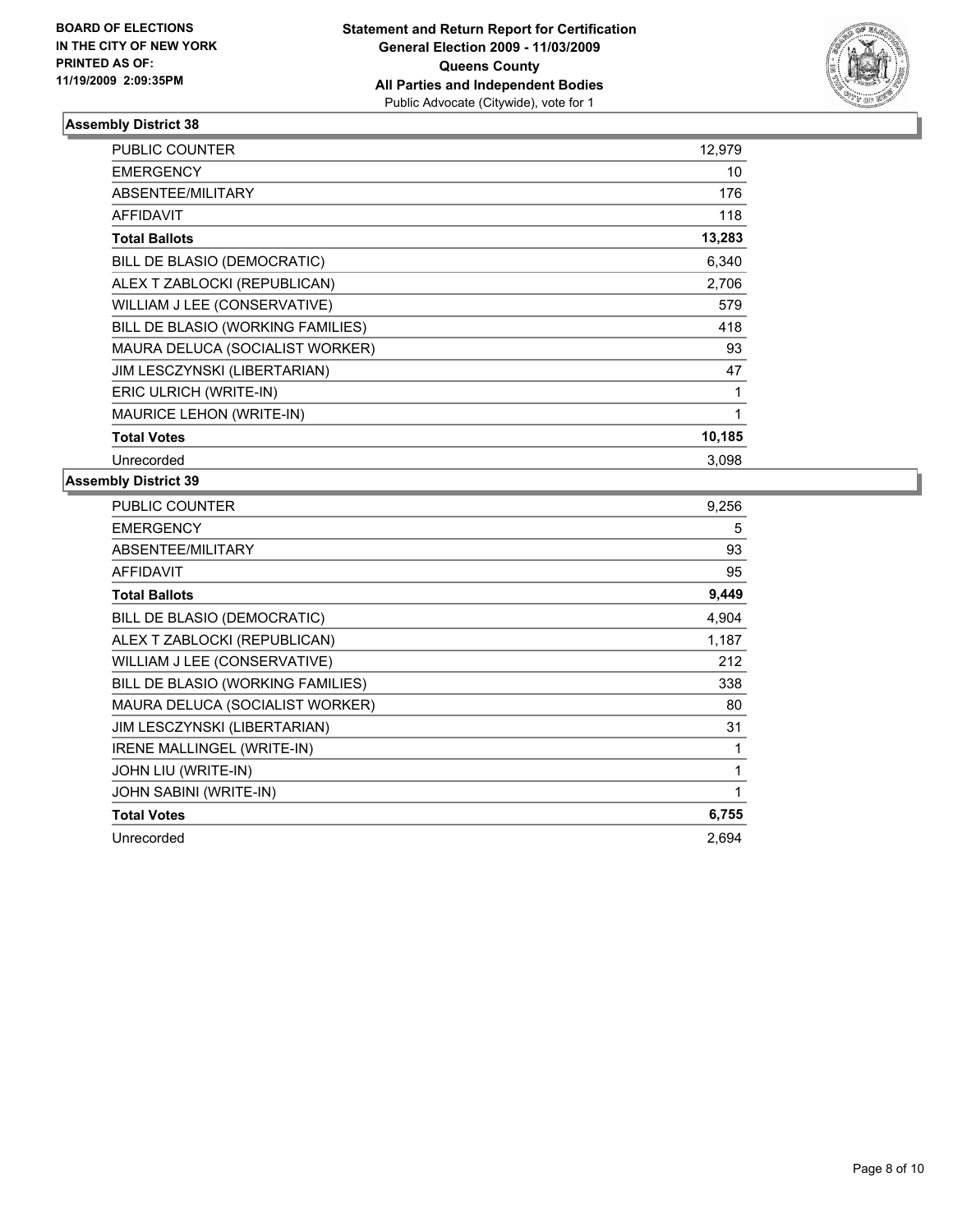

**Total for Public Advocate (Citywide) - Queens County**

| PUBLIC COUNTER                    | 296,324          |
|-----------------------------------|------------------|
| <b>EMERGENCY</b>                  | 474              |
| <b>ABSENTEE/MILITARY</b>          | 5,940            |
| <b>AFFIDAVIT</b>                  | 2,577            |
| <b>Total Ballots</b>              | 305,315          |
| BILL DE BLASIO (DEMOCRATIC)       | 166,119          |
| ALEX T ZABLOCKI (REPUBLICAN)      | 49,988           |
| WILLIAM J LEE (CONSERVATIVE)      | 10,523           |
| BILL DE BLASIO (WORKING FAMILIES) | 8,215            |
| MAURA DELUCA (SOCIALIST WORKER)   | 2,029            |
| JIM LESCZYNSKI (LIBERTARIAN)      | 1,138            |
| DAVID DUHAN (WRITE-IN)            | 1                |
| DAVID YASSKY (WRITE-IN)           | 1                |
| DENA TOBIN (WRITE-IN)             | 1                |
| EDWARD KIERNAN (WRITE-IN)         | 1                |
| ERIC ULRICH (WRITE-IN)            | 1                |
| EVA NATHANSON (WRITE-IN)          | 1                |
| <b>GEORGE BUSH (WRITE-IN)</b>     | 1                |
| HAROLD SHULTZ (WRITE-IN)          | 1                |
| IRENE MALLINGEL (WRITE-IN)        | 1                |
| JEAN LUE PICORD (WRITE-IN)        | 1                |
| JOHN LIU (WRITE-IN)               | 1                |
| JOHN ROSENTHAL (WRITE-IN)         | 1                |
| JOHN SABINI (WRITE-IN)            | 1                |
| JOSEPH MENDOLA (WRITE-IN)         | $\boldsymbol{2}$ |
| KATHLEEN CARDERO (WRITE-IN)       | 1                |
| MARC GREEN (WRITE-IN)             | 1                |
| MARK GREEN (WRITE-IN)             | 5                |
| MAURICE LEHON (WRITE-IN)          | 1                |
| MELISSA A RUFO (WRITE-IN)         | 1                |
| NORMAN SIEGAL (WRITE-IN)          | 1                |
| NORMAN SIEGEL (WRITE-IN)          | 1                |
| ROBERT BURCK (WRITE-IN)           | 1                |
| ROCHELLE KATZ (WRITE-IN)          | 1                |
| WILLIAM LEE (WRITE-IN)            | 1                |
| <b>Total Votes</b>                | 238,041          |
| Unrecorded                        | 67,274           |